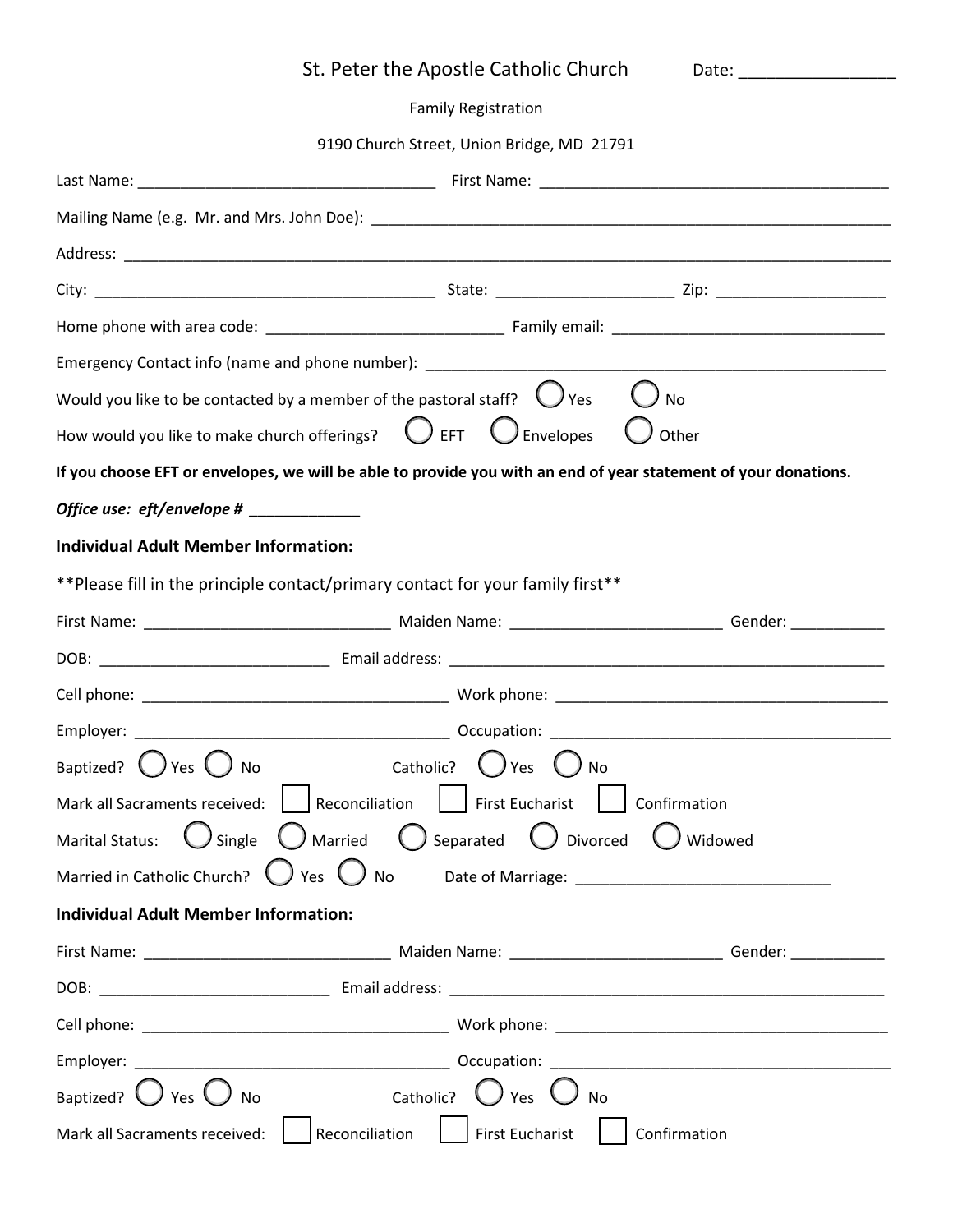| $\bigcirc$ single $\bigcirc$ Married $\bigcirc$ Separated $\bigcirc$ Divorced<br>Marital Status:<br>Widowed |
|-------------------------------------------------------------------------------------------------------------|
| <b>Dependent Children Information:</b>                                                                      |
|                                                                                                             |
|                                                                                                             |
|                                                                                                             |
|                                                                                                             |
| High school graduation year: ______________                                                                 |
| Baptized? $\bigcirc$ Yes $\bigcirc$ No $\qquad$ Catholic? $\bigcirc$ Yes $\bigcirc$ No                      |
| Mark all Sacraments received:   Reconciliation   First Eucharist<br>Confirmation                            |
| <b>Dependent Children Information:</b>                                                                      |
|                                                                                                             |
|                                                                                                             |
|                                                                                                             |
|                                                                                                             |
| High school graduation year: ________________                                                               |
| Baptized? $\bigcirc$ Yes $\bigcirc$ No Catholic?<br>$\bigcup$ Yes $\bigcup$                                 |
| Mark all Sacraments received:     Reconciliation     First Eucharist  <br>Confirmation                      |
| <b>Dependent Children Information:</b>                                                                      |
| Gender: ___________ DOB: ______________                                                                     |
|                                                                                                             |
|                                                                                                             |
|                                                                                                             |
| High school graduation year: ________________                                                               |
| Baptized? $\bigcirc$ Yes $\bigcirc$ No<br>Catholic? $\bigcup$ Yes $\bigcup$<br>No                           |
| Mark all Sacraments received:     Reconciliation     First Eucharist<br>Confirmation                        |
| <b>Dependent Children Information:</b>                                                                      |
|                                                                                                             |
|                                                                                                             |
|                                                                                                             |
|                                                                                                             |